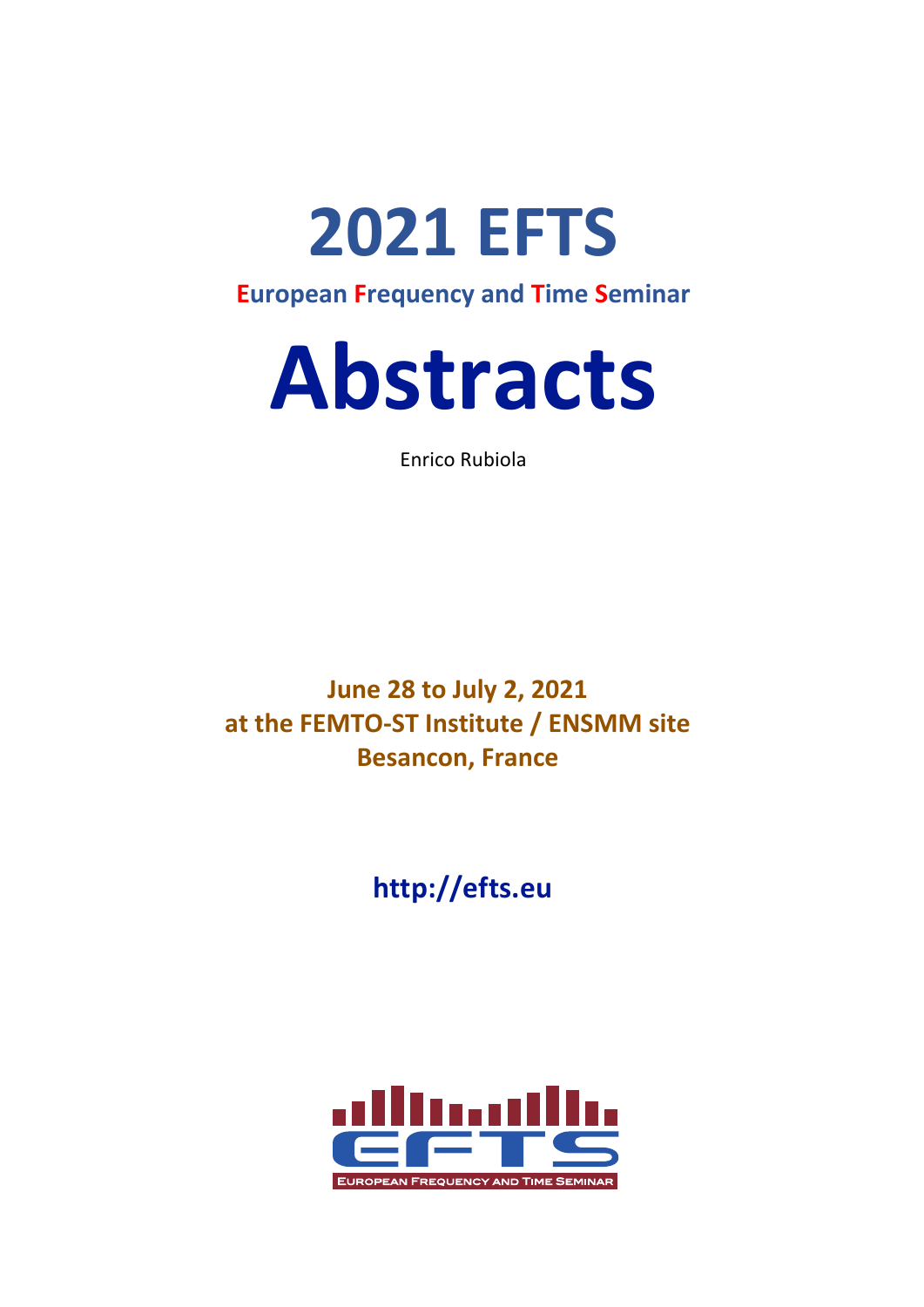# Scientific Council

Anne Amy-Klein, LPL, Villetaneuse, France Andreas Bauch, PTB, Braunschweig, Germany Jean-Paul Berthet, Centre de Restauration de Musees de France in the Louvre, Paris, France Pascale Defraigne, ROB, Brussels, Belgium Jochen Kronjaeger, NPL, Teddington, United Kingdom Clement Lacroute, FEMTO-ST Institute, France Yann Le Coq, SYRTE, Paris, France Salvatore Micalizio, INRiM, Torino, Italy Gaetano Mileti, LTF / University of Neuchatel, Switzerland Gérard Petit, BIPM, Int'l Organization Enrico Rubiola (chairman), FEMTO-ST Institute, Besançon, France François Vernotte, Observatory of Besançon, France

#### Honorary life member

Noel Dimarcq, Observatoire de la Côte d'Azur, Nice, France

## **Lecture Coordination**

Gaetano Mileti, Enrico Rubiola, and Francois Vernotte

## **Laboratory Coordination**

Yannick Gruson, Jean-Michel Friedt, Enrico Rubiola

## **Event Management**

Nathalie Cholley, Fabienne Locatelli, Joel Petetin, Solenne Ricochon

## **Multimedia and Information Technology**

Brice Clerland, Frederic Pequignot, Solenne Ricochon, Vincent Trecoire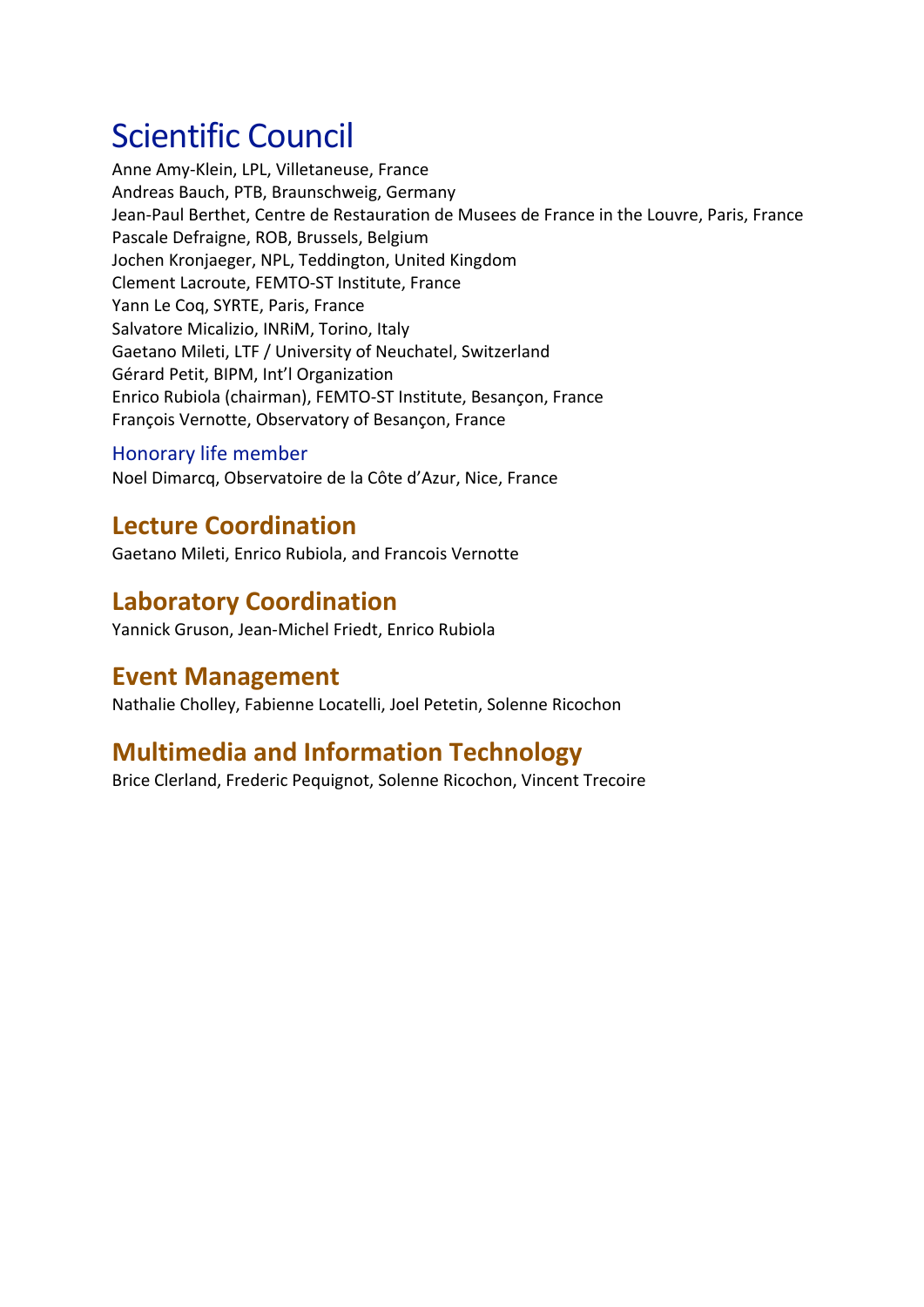# Lecture Abstracts

## **1 Monday**

## **1.1 Introduction to Time and Frequency Metrology**

#### **Yann Le Coq, LNE-SYRTE, Observatoire de Paris, France**

This introductory lecture will provide general and basic information on different topics related to time & frequency (T/F) measurements that will be detailed later in more specialized lectures. First, different concepts for time measurement will be described, from Earth rotation to atomic clocks. Then, the different ways to characterize the uncertainties in frequency, phase and time domains will be presented. The stability and accuracy will be defined, and the basic scheme for their measurements will be discussed, as well as the influence of the distribution technique when the user is far from the T/F standards. The wide exploitation of T/F measurement precision will be illustrated with a short presentation of various applications, from fundamental science to operational systems used in daily life.

## **1.2 Introduction to Oscillators**

#### **Enrico Rubiola, FEMTO-ST Institute, Besancon, France**

As a matter of fact, most systems rely on a time or frequency reference, and the *stability*, rather than accuracy, is the most desired feature. The variety of oscillators is impressive for the spread of frequency, accuracy, stability, noise, physical size, electrical power, and suitability to more or less hostile environment. However, they are governed by simple principles. We describe the oscillator loop, and how a steady oscillation is achieved at the desired frequency. We introduce the noise of the internal components, and we show the noise mechanism known as the Leeson effect. We derive the noise equations, and we show the behavior of some oscillators.

## **1.3 Phase Noise**

#### **Enrico Rubiola, FEMTO-ST Institute, Besancon, France**

This lecture focuses on the measurement of the random phase fluctuations of oscillators and their internal components. The preferred measure is the power spectral density of the random phase  $\varphi(t)$ , and denoted with  $S_{\varphi}(f)$ , or equivalently  $\mathcal{L}(f)$ . The amplitude noise, denoted with  $S_{\alpha}(f)$  is also important in some cases, chiefly in optics. We review the basic concepts and mechanisms. There follows the architecture of the commercial instruments suitable to the measurement of components and oscillators, and the cross-spectrum method, used in virtually all of such instruments. The cross spectrum may go with unpleasant, embarrassing surprises.

## **1.4 Variance Measurements**

#### **Francois Vernotte, Besancon Observatory, France**

After having defined the useful quantities in the time and frequency field, in the time domain as well as in the frequency domain, we will introduce the main time stability estimator: the Allan variance. It will be described as a statistical tool as well as a spectral analysis tool. We will then introduce other variances defined in the same way as the Allan variance and describe their properties. Finally, we will give practical examples of use of the variance analysis.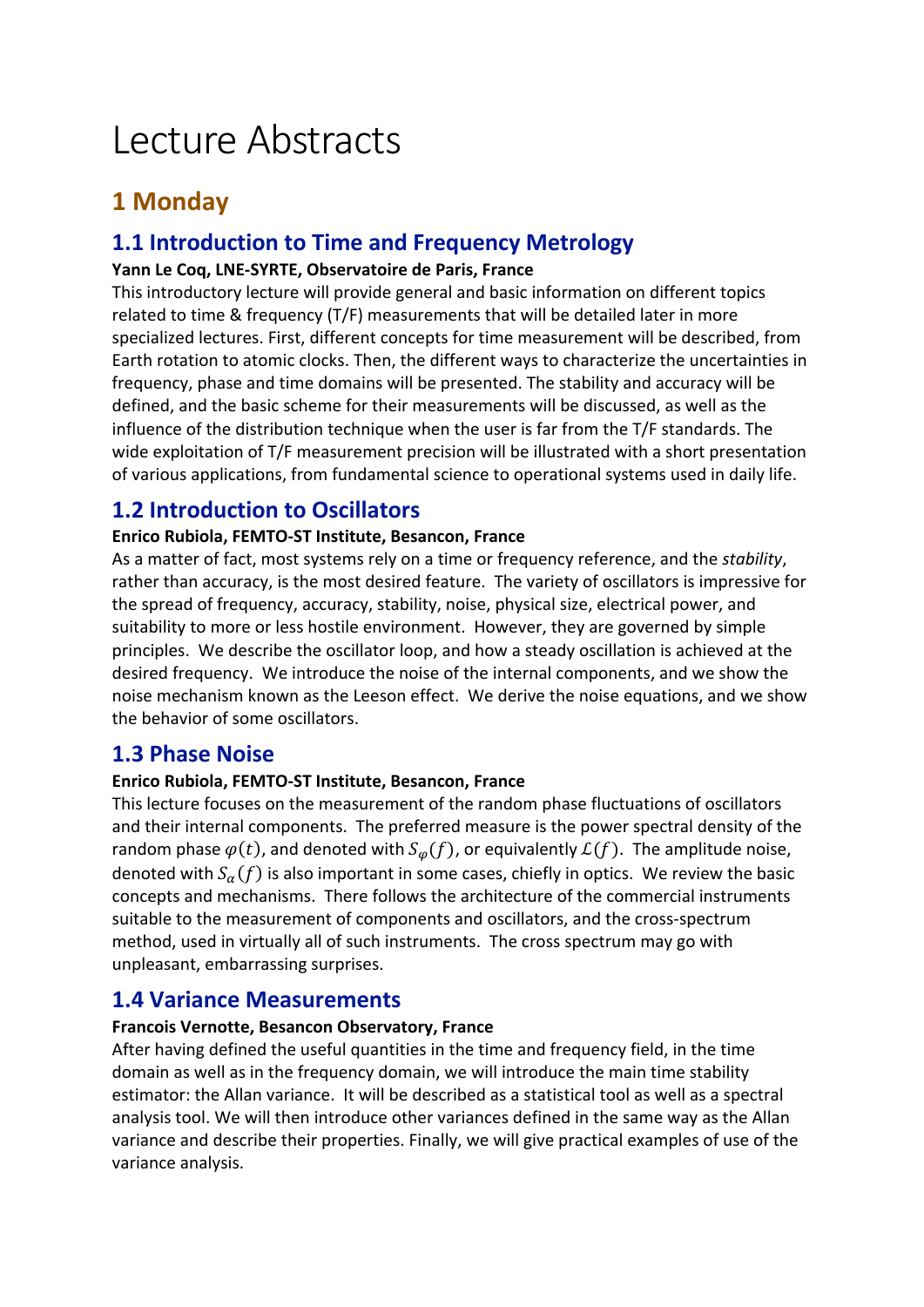## **1.5 Servo Loops**

#### **Frederick Du Burck, LPL, Villetaneuse, France**

The point of the presentation is to highlight interactions between frequency control and automatic control and to give some perspectives of applications of well-known controllers in the field of time and frequency control.

The basics of servo systems (model, trade off stability-accuracy-speed) are presented and examples are chosen in the field of laser frequency stabilization. Limitations dues to the components of the loop (sensors, detection systems, actuators, delay ...) are then considered.

## **1.6 Quartz Oscillators**

**Bernd Neubig, Axtal, Germany** The abstract is not available at the time of printing

## **2 Tuesday**

## **2.1 Information Technology and Security – Online lecture**

**Kristof Teichel, PTB, Braunschweigh, Germany** The abstract is not available at the time of printing

## **2.2 Relativity for Reference Systems and Time Metrology**

#### **Gerard Petit, BIPM, Int'l organization (Paris, France)**

The lecture includes three parts:

1. A very quick reminder of some basic features of the relativity theory, notably the notions of proper and coordinate time and the conventions for simultaneity and synchronization, ending with the post-Newtonian formalism used to express the metric tensor and coordinates for the Solar system barycentric and for the geocentric systems.

2. A presentation of the current definitions and realizations of space-time reference systems for the Solar system and for the Earth, respectively the International Celestial Reference Frame and the International Terrestrial Reference Frame. The time coordinates of these systems are defined and the transformation between the time coordinates are given with practical formulas.

3. Application of the formalism in the geocentric system to solve practical problems encountered when using or comparing clocks in the vicinity of the Earth: the transformation between proper time and coordinate time for clocks on the Earth and in GNSS satellites (with the well-known "gravitational redshift"); the computation of the coordinate time of propagation of an electromagnetic signal in the vicinity of the Earth (needed e.g. for laser ranging or for GNSS signals).

## **2.3 Introduction to Atomic Clocks**

#### **Gaetano Mileti, LTF, Neuchatel, Switzerland**

This lecture will introduce the chapter on atomic clocks and will be divided in two parts. In the first part, we will describe the basic principles of atomic frequency standards and present their general functional principles as well as their main building blocks. In the second part, we will give specific examples of atomic clocks of various types: commercial, laboratory, primary, etc. We will conclude the lecture by presenting the main current trends of the field.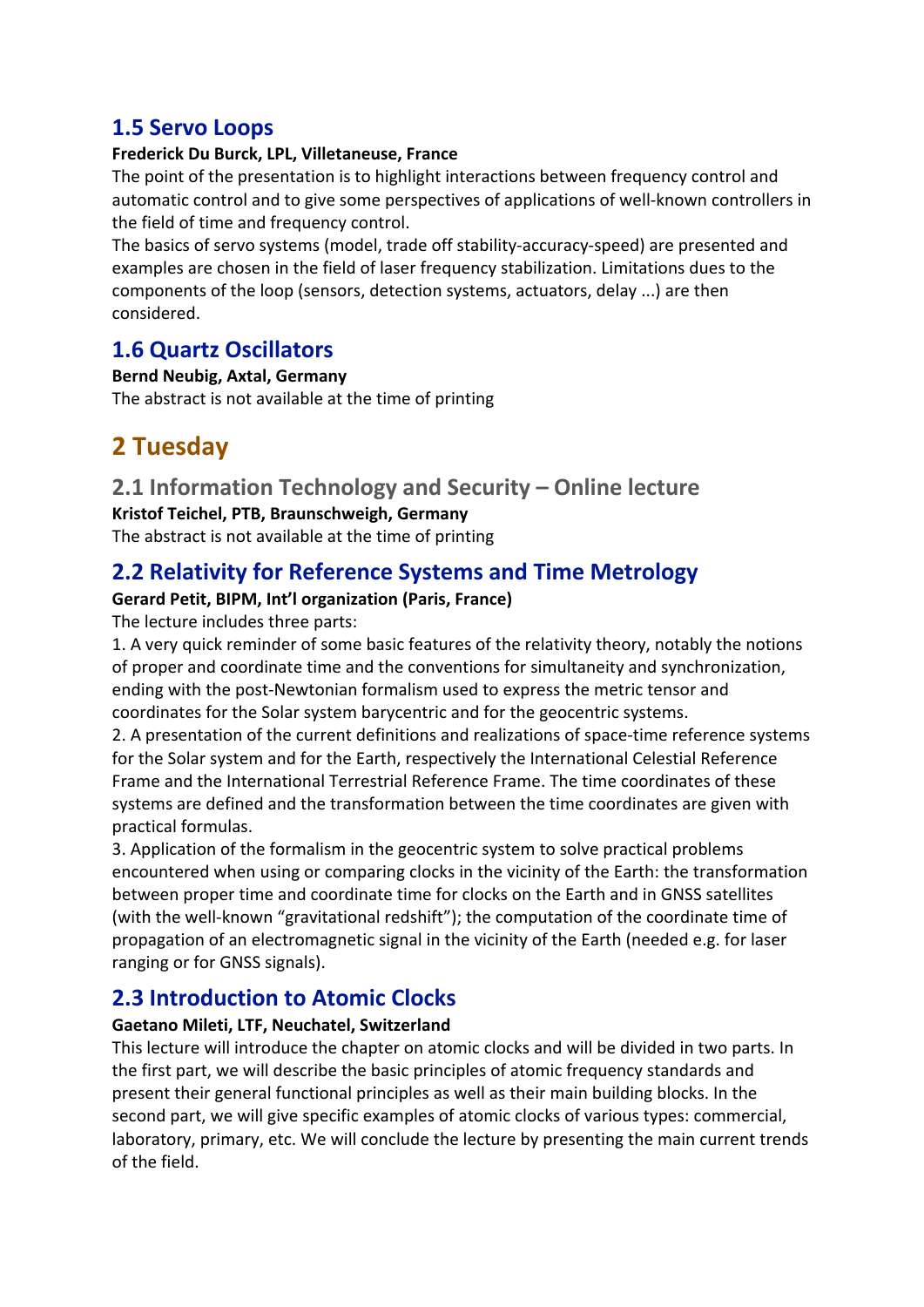## **2.4 Atomic Time Scales**

#### **Gerard Petit, BIPM, Int'l organization (Paris, France)**

The lecture presents the main features of atomic timescales, particularly those under the responsibility of the BIPM (TAI, UTC, UTCr and TT(BIPM)) which all provide realizations of Terrestrial Time TT, a coordinate time of the geocentric system.

International Atomic Time TAI, from which UTC is derived, is generated on a monthly basis while UTCr is a rapid realization of UTC which has been provided weekly since 2013. The ensemble of atomic clocks, the time transfer techniques and the algorithms for TAI are presented along with the achieved performance in stability and in accuracy. TAI accuracy is provided by primary frequency standards (Cs fountains, based on the Cs transition defining the second) and secondary frequency standards (presently mostly one Rb fountain) regularly operated in a number of contributing time laboratories. Frequency standards also form the basis for TT(BIPM), the ultimate reference time coordinate produced by the BIPM. Finally, some information is given on upcoming and future developments of time transfer techniques and atomic clocks and on their potential impact on atomic timescales, with some emphasis on ultra-accurate optical clocks that may provide a future re-definition of the second.

## **2.5 Introduction to the Physics of Atomic Clocks**

#### **Gaetano Mileti, LTF, Neuchatel, Switzerland**

The lecture concerns the main basic physical phenomena occurring in an atomic clock. First, we will recall the principles of nuclear magnetic resonance and show how the classical Bloch equations may be generalized to describe any resonant interaction of an electromagnetic field with an atom or an ensemble of atoms. Using the developed formalism, we will then present selected topics relevant for atomic clocks: the Ramsey scheme, the Dick effect, the AC Stark shift, the laser radiative forces, etc. Finally, we will discuss some examples of applications of atomic clocks, which will illustrate the various areas of research in this active field.

#### **2.6 Stabilized Lasers**

#### **Clement Lacroute, CNRS, FEMTO-ST Institute, Besancon, France**

Lasers can be found in most modern experimental physics laboratories. The fast spreading of coherent optical sources has deeply revolutionized the fields of atomic and molecular spectroscopy as well as time and frequency metrology. Among other things, lasers can be used for laser-cooling of ions, atoms or molecules, optical pumping, detection of atomic fluorescence or absorption, etc. For all these applications, the laser frequency needs to be stabilized to some level, with the most stringent specifications being required when a laser is used as the local oscillator in an optical atomic clock.

In this lecture, I will first present the basics of Light Amplification by Stimulated Emission of Radiation, before presenting a few frequency stabilization techniques, with a focus on saturated absorption by an atomic vapor and on ultra-stable Fabry-Perot cavities.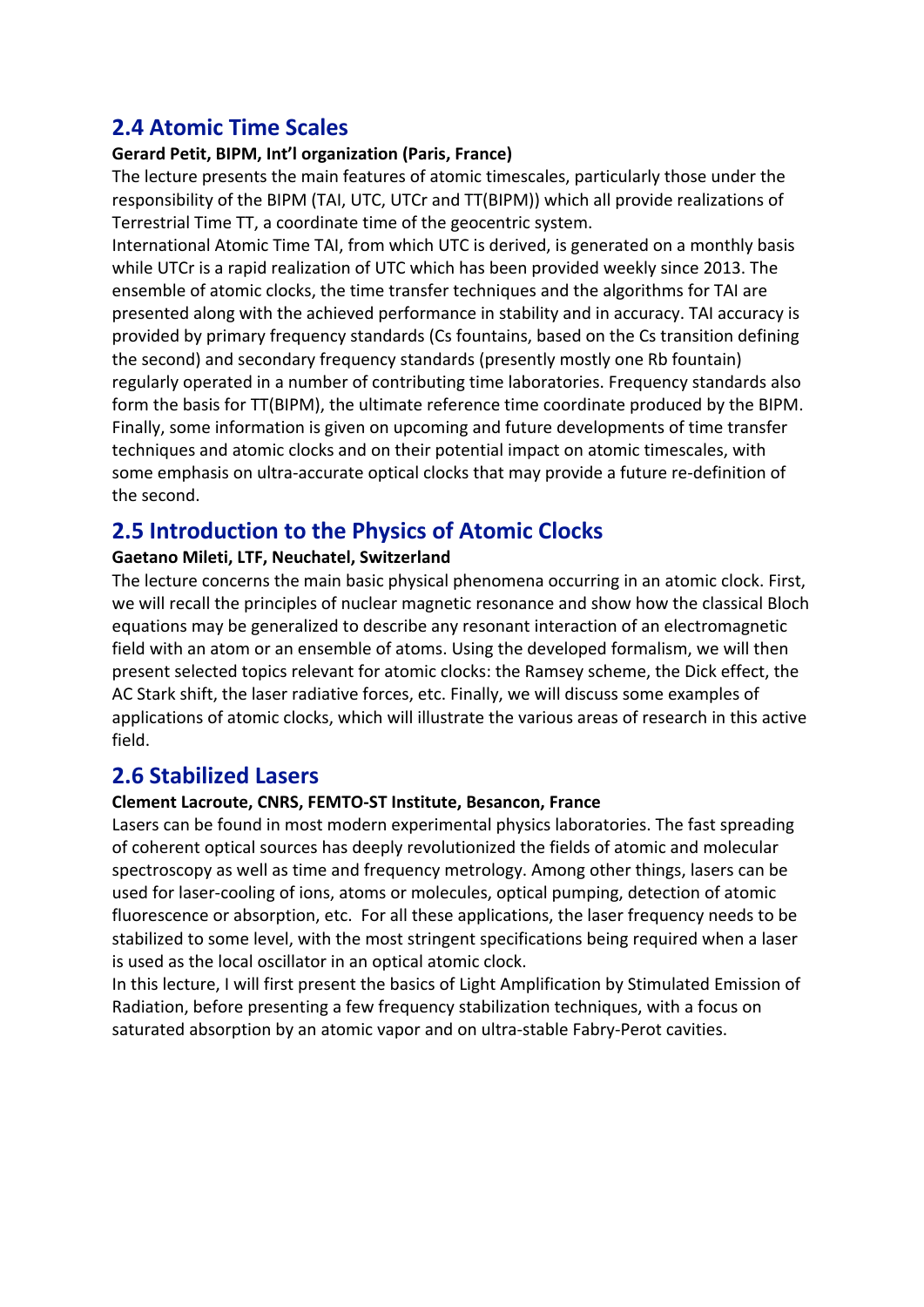## **3 Wednesday**

## **3.1 Cold Atoms**

#### **Clement Lacroute, CNRS, FEMTO-ST Institute, Besancon, France**

Proposed theoretically in the 1970s and pioneered experimentally in the 1980s, optical trapping and cooling of neutral atoms had an immediate impact on time and frequency metrology. The use of cold atoms enables both increased interaction times and better control of the atomic state through optical pumping. The atomic fountain clock is the most remarkable example of cold atoms clocks, and has been the best atomic standard for almost twenty years. Today's optical standards also rely on laser cooling. Other techniques such as isotropic cooling or magnetic trapping have also been used successfully.

In this lecture I will emphasize the theoretical basis of laser cooling and illustrate its use in the case of microwave clocks. I will first explain how the optical force can induce Doppler cooling or optical dipole potentials (eg., optical lattices or optical tweezers). I will then focus on the most widely spread experimental tool: the Magneto-Optical Trap. Several examples of microwave clocks based on cold atoms will finally be illustrated, with a focus on the atomic fountain clock.

## **3.2 & 3.3 GNSS and Satellite Time Transfer**

#### **Andreas Bauch, PTB, Braunschweigh, Germany**

The function of a Global Navigation Satellite System (GNSS) is based on propagation time measurements with highest accuracies between the clocks in the space segment and the clock at the user side. I will give an overview of the elements of a GNSS, including some details on the kind of signals transmitted from the space vehicles. The matter of signal processing in the receiver and of data content in the navigation message is subject of LAB 3, 4, 5. So will concentrate on the introduction of the concepts. It will become obvious that GNSS signals can be considered as sources of time-of-day and the time unit. I will thus briefly touch one particular class of equipment that is widely used in laboratories and calibration facilities, namely the GNSS disciplined oscillator.

#### **Time Transfer**

The reception of GNSS signals has been used for time comparison since the early 1980s when just the first few GPS satellites were in the sky. In my lecture I will present the current status, and explain the uncertainty that can be achieved. Two-way Satellite Time and Frequency Transfer is the second global time comparison technique in use, also since the 1980s. Recently new kinds of signals and signal processing were demonstrated, giving evidence that this technique keeps (at least partially) pace with the advances in the performance of frequency standards. I will briefly discuss the use of TWSTFT between ground and the International Space Station in the frame of the ACES project and in proposed future space-born time-dissemination services.

Time and frequency comparisons represent an integral part of time and frequency metrology in general. The two lectures deal with the use of radio-signals for that purpose and are therefore complementary to the presentations on Synch in Networks and Sync over fibers.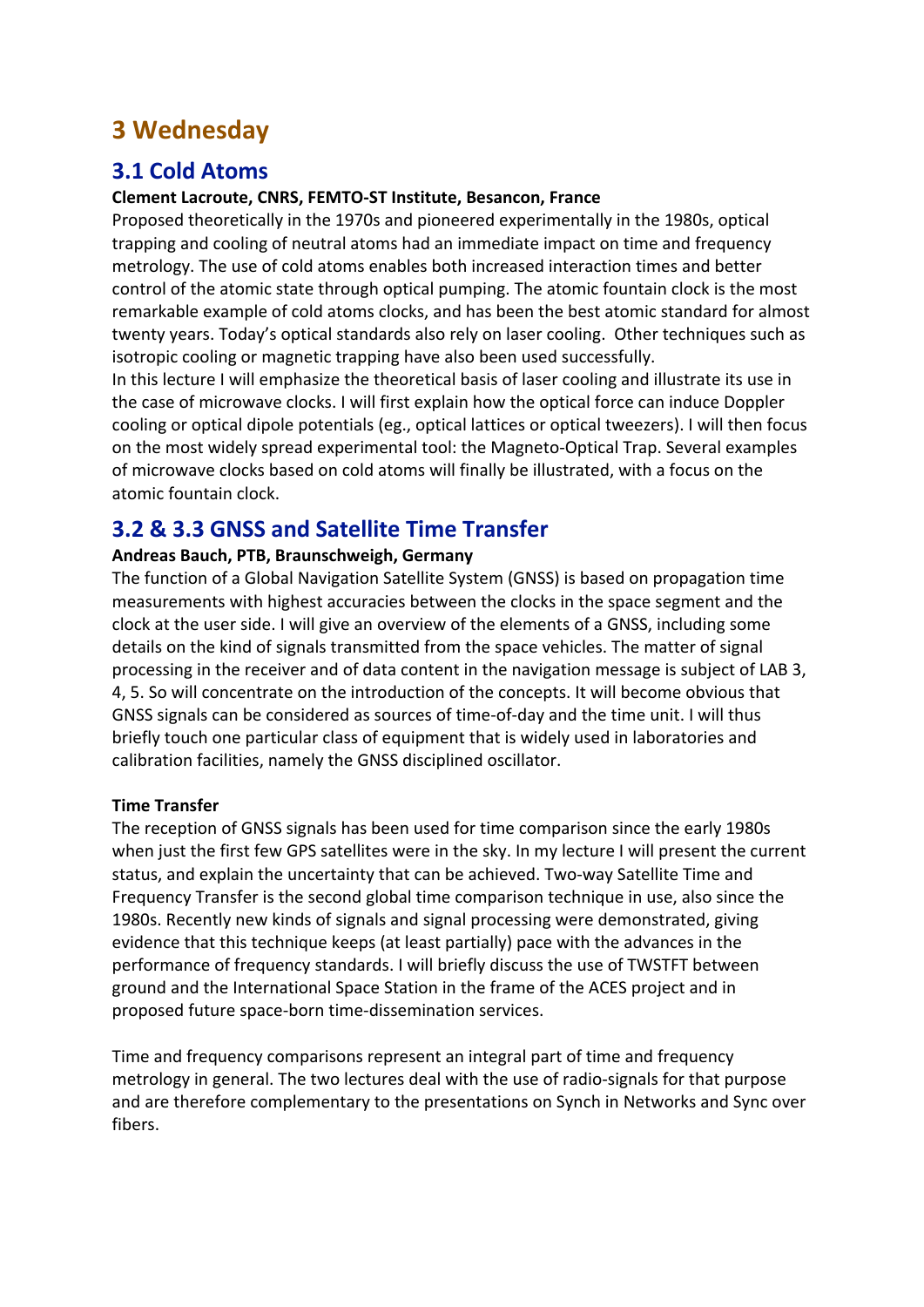## **3.4 Femtosecond Combs for Frequency Metrology – Online lecture Jochen Kronjaeger, NPL, Teddington, United Kingdom**

Femtosecond lasers have revolutionized the field of accurate frequency measurement by giving the possibility to directly compare two frequencies in a wide spectral range from radiofrequencies to optical frequencies. Femtosecond lasers exhibit a comb structure in the frequency domain, and the frequency of these modes can be controlled very efficiently, resulting in a frequency "ruler." Such an optical frequency comb is now used routinely in many labs and enables the comparison of various atomic frequency standards. Moreover, it opens the way to a wide range of applications, including ultraviolet and infrared spectroscopy, frequency synthesis, test of the variation of the fundamental constants, or attosecond pulse generation.

## **3.5 Optical Fiber Links for Frequency & Time Transfer**

## **Online lecture**

#### **Jochen Kronjaeger, NPL, Teddington, United Kingdom**

Long distance ultra-stable frequency transfer is an issue for time and frequency metrology. For over 10 years, optical fiber links have brought the potential to transfer frequency with very high accuracy and stability thanks to an active compensation of the phase noise induced by the propagation in the fiber. First optical links used an amplitude modulated optical carrier around 1.55 μm to transfer radio-frequency or microwave signals. A significant gain has been achieved using the very high frequency (~200 THz) of the optical carrier to transfer an ultra-accurate and stable optical frequency reference over long distances. Since a few years, several experiments of optical frequency transfer were reported over dedicated fiber or Internet fiber over a few hundreds of km. Current developments are concerning the extension of the fiber network to a continental scale, time transfer and applications to remote clocks comparison or laser stabilization.

## **4 Thursday**

## **4.1 Small Clocks – Online lecture**

#### **Christoph Affolderbach, LTF, Neuchatel, Switzerland**

This lecture will give an overview over the physics and development of miniature and chipscale atomic clocks. After a motivation and application examples for these clocks, we will discuss the main clock schemes of relevance for their realization. A number of different approaches for the realization of the main clock components will be presented, in particular for miniaturized alkali vapour cells. Finally, examples of miniature atomic clock realizations and selected new trends towards miniature atomic clocks will be discussed.

## **4.2 Roadmap towards the redefinition of the SI second**

#### **Noel Dimarcq, Université Côte d'Azur, CNRS, Observatoire de la Côte d'Azur, Nice, France – Member of CIPM1 and President of CCTF2**

The current definition of the SI<sup>3</sup> unit of time, the second, has been adopted in 1967. It relies on the fixed numerical value of the unperturbed ground-state hyperfine transition frequency

<sup>&</sup>lt;sup>1</sup> CIPM: International Committee for Weights and Measures

<sup>&</sup>lt;sup>2</sup> CCTF: Consultative Committee for Time and Frequency

<sup>3</sup> SI: Système International d'Unités - International System of Units (https://www.bipm.org/en/publications/sibrochure)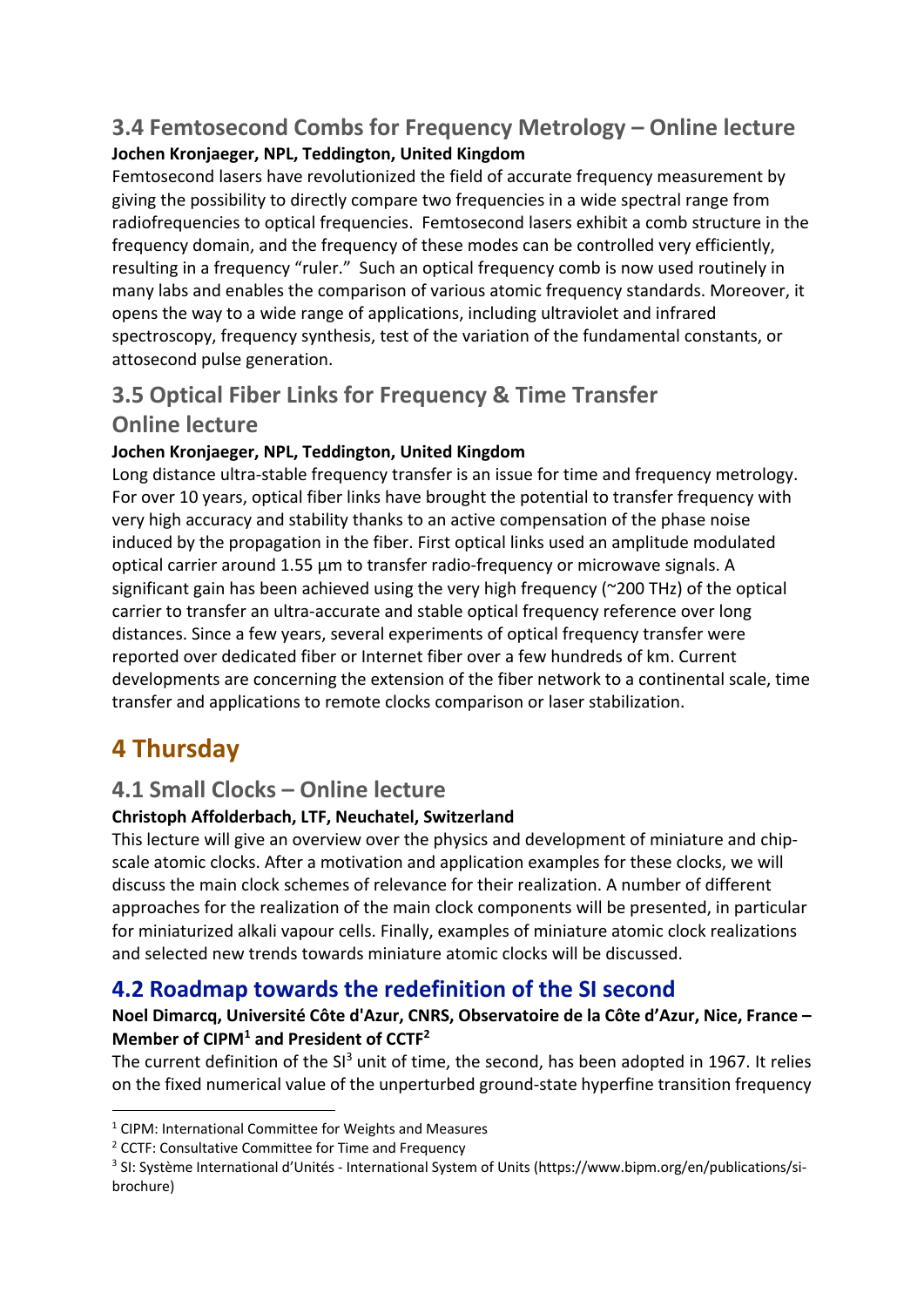of the caesium-133 atom, in the microwave domain. The accuracy of primary frequency standards realizing this definition (first Cs beam clocks, then cold atom fountains) has been impressively improved over decades, to reach today a relative frequency accuracy at  $10^{-16}$ level. This accuracy is far better than those of the other SI primary units which are now all except the mol - connected to the unit of time since the significant and historical revision of the SI in 2018, with new definitions relying on a set of fundamental constants whose values have been fixed.

Nevertheless, Cs clocks are now surpassed by optical clocks by more than two orders of magnitude. That is why the CCTF is defining and updating the roadmap towards the redefinition of the SI second with the aim to take full advantage of the outstanding potential of optical clocks with a new definition.

After a brief presentation of historical aspects related to past and current definitions of the SI second, the main issues and options for a new definition and its realization will be addressed, including the important topic of the dissemination of the unit towards users. The steps of the process for the change of the definition will be described, with a schedule depending of the fulfilment of criteria which will be presented.

There are various ways to disseminate realizations of the SI definition towards users. Among them, the dissemination via the international reference time scale UTC allows a global synchronization capability on a worldwide basis, with an uncertainty floor at the nanosecond level. The talk will address some current issues on UTC that are also studied by CCTF, such as the hot topic on "leap seconds" and the continuity of UTC.

## **4.3 Optical Clocks**

#### **Jérôme Lodewick, LNE-SYRTE, Observatoire de Paris, France**

In optical clocks, an ultra-stable laser is locked on a narrow atomic resonance in the optical domain of the electromagnetic spectrum (hundreds of THz), yielding a large resonance quality factor of 1015. Thanks to the high quality factor, optical clocks are now the best frequency references, both in terms of frequency stability and in terms of control of systematic effects. I will present the basic principles of optical clocks, including notions about motional effects and trapping techniques, and give a comparative overview of the current performances of the two main families of optical clocks, namely ion optical clocks and optical lattice clocks, as well as the perspectives they offer.

## **4.4 Digital Electronics for Time and Frequency**

#### **Claudio E. Calosso, INRiM, Torino, Italy**

The abstract is not available at the time of printing

#### **4.5 White Rabbit – Online lecture**

#### **Anders Wallin, VTT, Espoo, Finland**

White Rabbit (WR) is a networking technology which extends Ethernet and the Precision Time Protocol (IEEE 1588) and enables the development of distributed real-time controls and data acquisition systems whose nodes require precise synchronization. The specification calls for synchronization accuracy better than 1 ns over typical lengths of a few tens of km. The WR project deals with the development of the basic building blocks of the system, including a full Ethernet- compliant switch with WR extensions and a PTP core users can instantiate in the Field Programmable Gate Arrays (FPGAs) of their nodes. All software